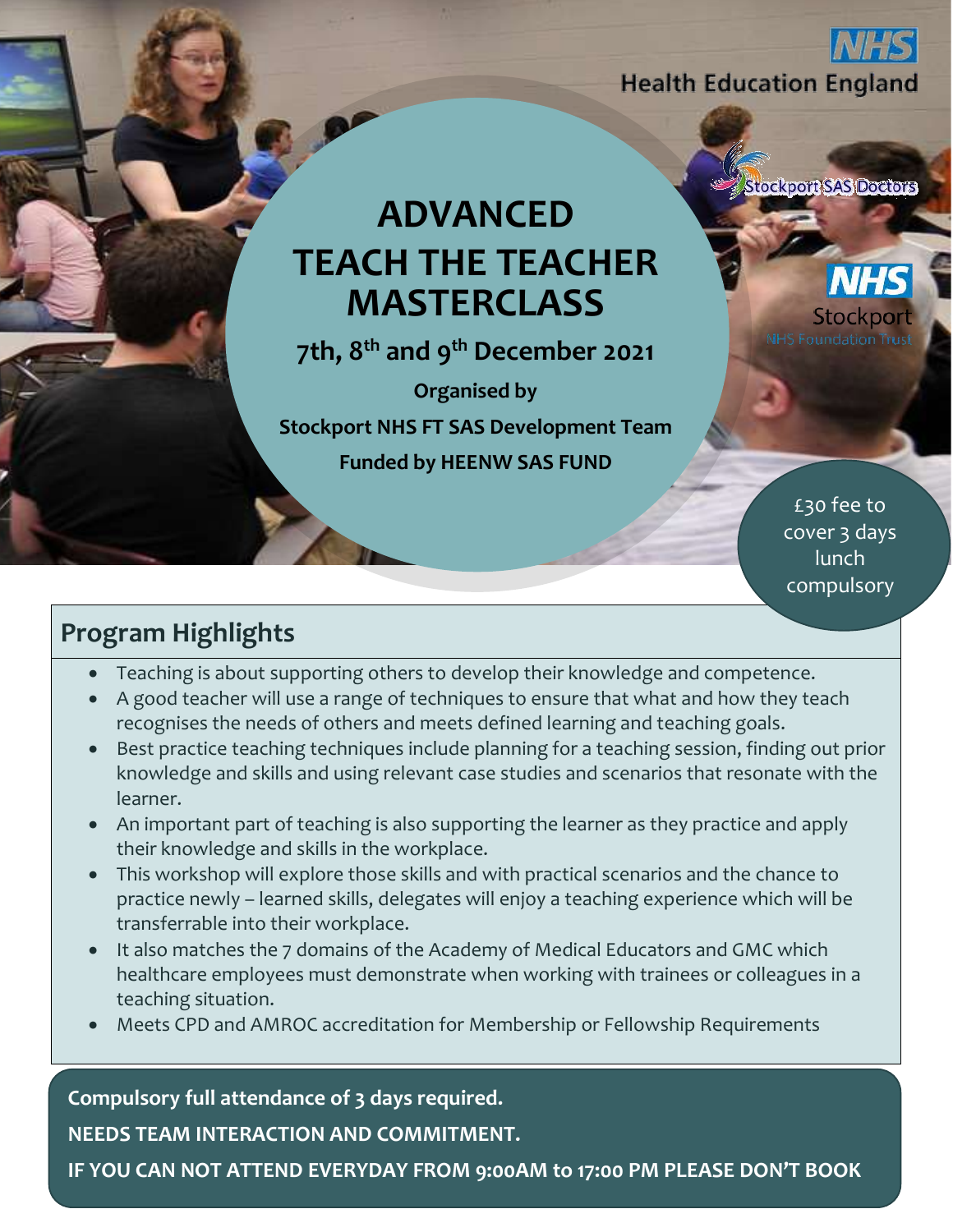

## **Learning Outcomes: At the end of this programme the delegate can:**

- Name 4 ways that accelerated learning enhances teaching experiences
- List and explain the 5 stages in a structured teaching session
- Define the 3 stages of KIM and explain two advantages to the teacher
- Explain 3 methods of feedback in theory and in a practical situation
- Name 5 delivery skills the teacher should have and explain why they are important
- Define 2 benefits from outpatient teaching for the learner

#### **The Programme Includes:**

**Precourse reading:** Training lesson design and structure

#### **Course: Introduction**

- Collecting delegate expectations, explanation of agenda
- Opportunity to teach colleagues in a short, 5-minute teaching session

#### **Module 1 : Accelerated Learning**

- The theory and background to Accelerated Learning
- Creating a positive learning experience
- Creating collaboration amongst learners
- Variety means analogies, stories, comparisons, and case studies
- Contextual learning
- Guiding principles of accelerated learning
- **•** Practice with scenarios

#### **Module 2: Planning a teaching experience**

- Structure (reviewing Precourse reading)
- Introductions and what they should include
- Stages of instruction
- Stage checks what does this entail?
- Objective tests
- Writing learning objectives
- KIM-A structure for small group / 1 to 1 teaching

#### **Module 3: Evaluation of teaching effectiveness**

- Obtaining feedback
- Designing analysis tools
- Making decisions based on feedback